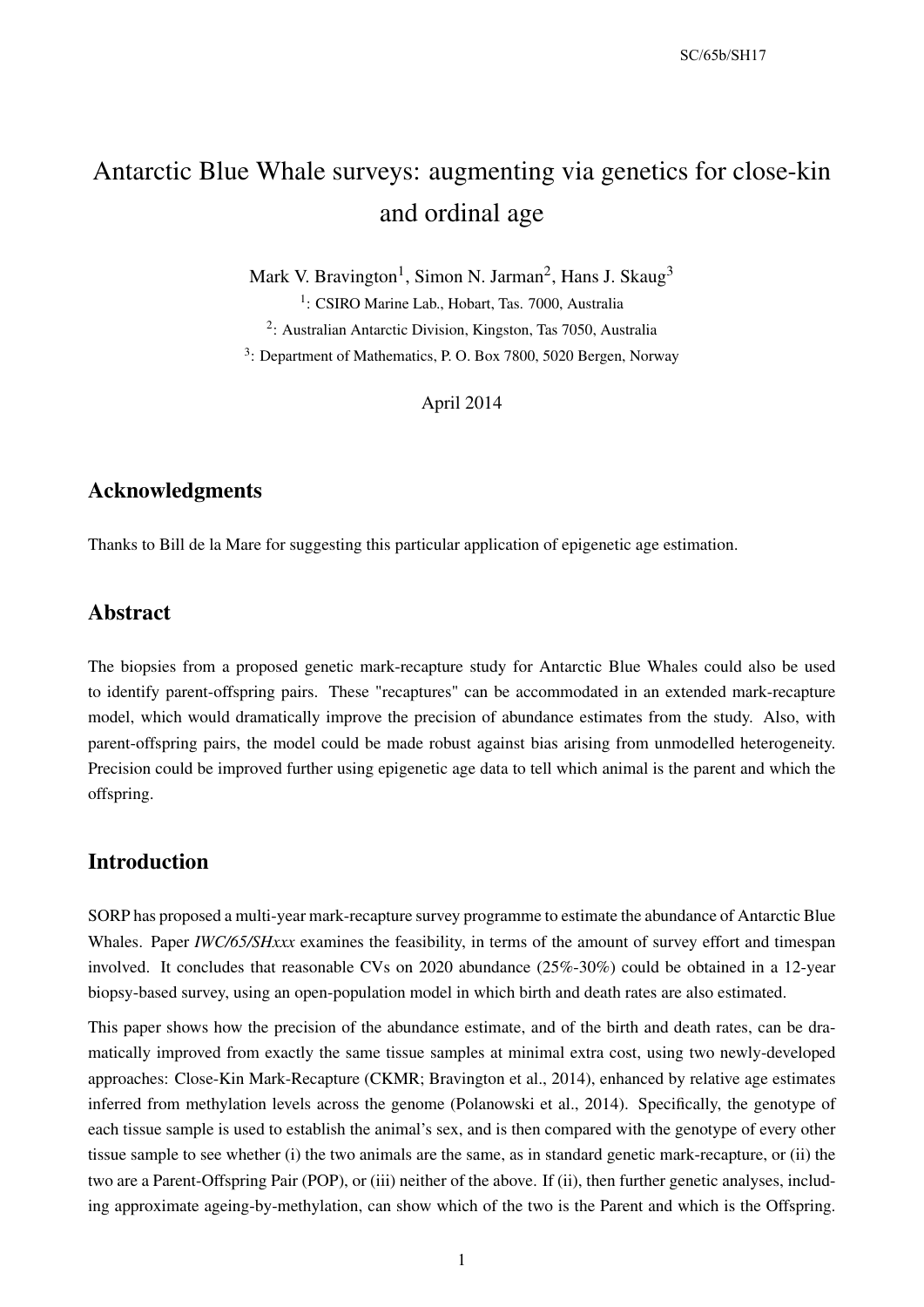POPs will be much more common than individual recaptures, and provide a great deal of extra demographic information that can be incorporated easily into an extended mark-recapture framework. In addition, with POPs it is possible to make the abundance estimate robust against individual Heterogeneity of Capture Probability (HCP, a.k.a. "unmodelled heterogeneity") due to, say, shyness; this phenomenon is otherwise a well-known potential source of significant bias in MR abundance estimates, and one that is largely unresolvable when— as for ABW— multiple recaptures are unlikely. POPs also yield straightforward results about stock structure over a single-generation timescale, without the limitations of conventional population genetics or tagging.

In the rest of this paper, section 1 briefly introduces the survey approach, the background to genetic ageing and its feasibility for ABWs, and the way that close-kin genetics can be used in this particular MR setting. Section 2 shows likely precisions for a couple of possible survey designs and scenarios about the true abundance and demography, with and without various levels of information about POPs. Section 3 gives a very brief review of the different technologies that can be used for genotyping— a rapidly-changing field— and considers which are likely to be best for a fairly long-term study on ABW. Our overall conclusions are given in section 4.

## 1 Methods

## 1.1 Survey background

There are no reliable current estimates for the abundance of Antarctic blue whales, the species most heavily depleted by 20th century Antarctic whaling operations. The most recent estimates come from the IDCR/SOWER circumpolar abundance surveys, with an abundance of 2280 (CV=0.36) in 1998 (Branch et al., 2007). ABWs were not commonly encountered even in late-period SOWER (early 2000s) when abundance was presumably highest, and a purely visual-based survey would not generate enough samples for mark-recapture to work. Line-transect abundance estimates would similarly require very high effort levels and infeasible logistic rigidity about platforms and designs.

However, encounter rates for ABW can be boosted considerably by acoustic tracking, using sonobuoys to zoom in on calling males and nearby females from distances of many 10s of kilometres, as successfully demonstrated in a 2013 pilot study (Double et al., 2013). Peel et al. (2014) show that an acoustically-assisted mark-recapture program of genetic mark-recapture from biopsies, running at lower effort levels than SOWER but for at least a decade, should generate enough samples (typically 500-800 in most scenarios examined) and individual recaptures (typically 30-40) to allow a MR estimate of abundance with reasonable CV (typically 25-30%). That paper considers some of the issues that would need addressing (impact of spatial fidelity, etc.), concluding that there are no fundamental impediments provided that enough ship time is available. Nevertheless, the number of recaptures expected is still fairly low, the likely precision is not spectacular, and the inferences would still be somewhat vulnerable to unmodelled heterogeneity in capture probability. It is worth considering whether these aspects could be addressed by using the samples in other ways.

### 1.2 Genetic age estimation via methylation

Age-related changes in DNA methylation have been recorded for a range of mammalian genes expressed in skin tissue (Maegawa et al., 2010; Grönniger et al., 2010; Bocklandt et al., 2011; Polanowski et al., 2014). Specific cytosines have been found to become either more or less methylated with age in a process thought to be part of the regulated genetic program of development and senescence. Many of the methylation changes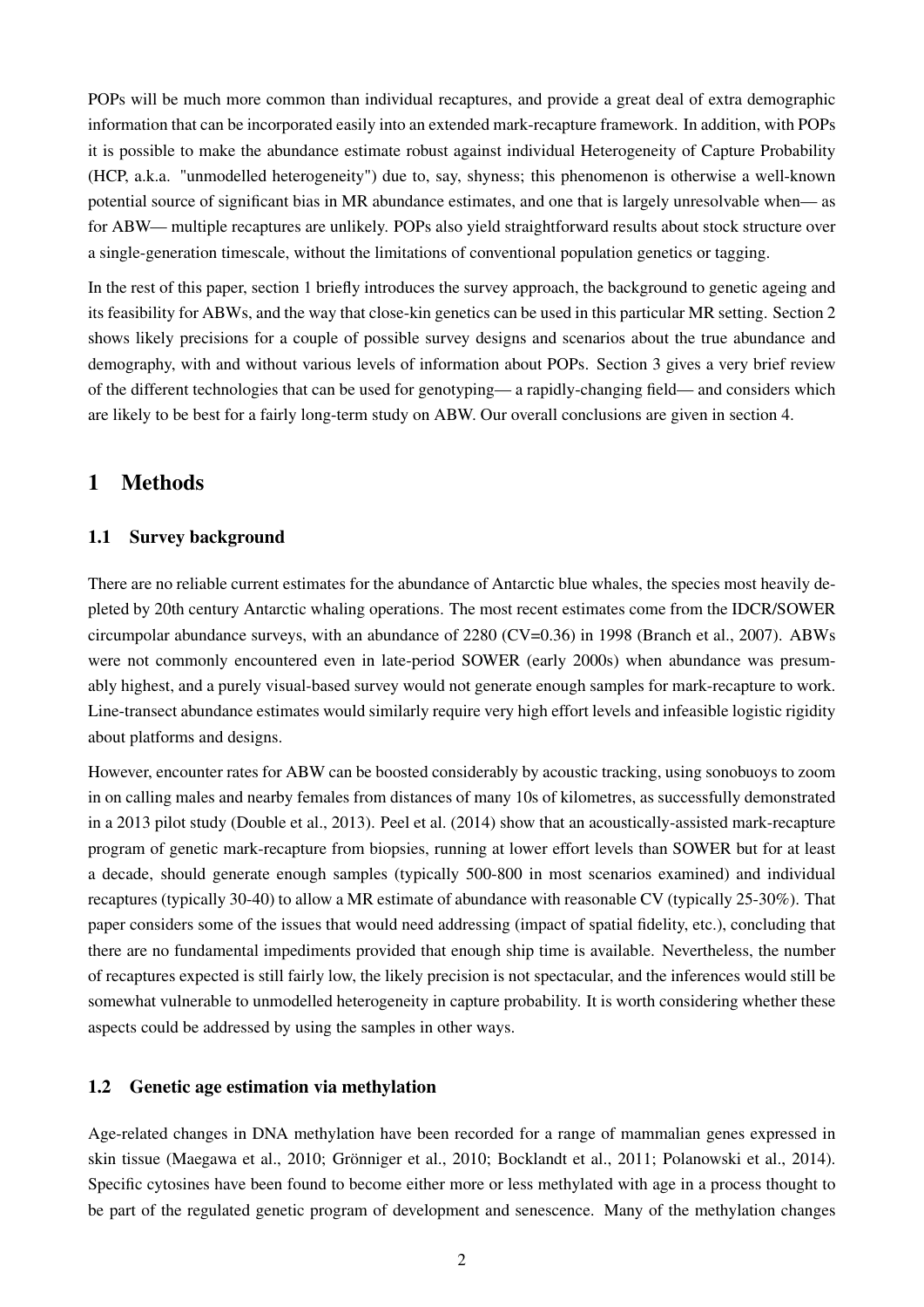recorded in human and mouse genes have a linear relationship with age (Maegawa et al., 2010; Grönniger et al., 2010; Bocklandt et al., 2011; Koch and Wagner, 2011) and methylation levels can be measured with reasonable precision by parallel sequencing methods (Grönniger et al., 2010; Polanowski et al., 2014). This aspect of the molecular ageing process is consequently useful for developing proxy assays for age. At least four assays for estimating human age have been developed based on DNA methylation at small numbers of cytosines that are known to have an especially strong relationship with age (Bocklandt et al., 2011; Koch and Wagner, 2011; Garagnani et al., 2012; Horvath, 2013). A humpback whale age estimation assay was recently developed that works with skin biopsies (Polanowski et al., 2014). The assay, which used pyrosequencing technology, was based on methylation changes in the humpback whale orthologues of genes known to have age-related methylation levels in humans and mice. The absolute ages of those humpback whales is known because of long-term photo-ID studies from birth, and the standard error of the epigenetic estimates was about 2.9 years; however, most of the variation (2.2 years) was due to between-assay variability on the same tissue samples. This suggests that the standard error could be reduced by generating larger numbers of pyrosequencing reads per assay, or by finding gene regions with stronger age-related changes in methylation. Estimates accurate to as little as 1 year might eventually be possible given sufficient determination and financial investment.

With ABWs, as oppposed to humpback whales, absolute known ages will not be available. However, a more limited *age-ordering* assay for ABWs based on DNA methylation changes in skin cells is quite feasible. The purpose of this assay would merely be to determine, for each POP detected, which animal was the Parent (i.e. whichever one is older, in any given year). Since ABWs are believed to require at least 6 years to reach maturity, the age-gap in a POP must be at least 6 years, so that the imprecision in estimating comparative ages should be small compared to the signal. The assay could be calibrated from recaptured individuals through the duration of the study; around 30-40 such (re)capture-pairs are expected in the baseline scenario of Peel et al. (2014), and some are sure to span at least 10 years (recall that there are already many samples from the SOWER period). Differences in methylation level at a range of potential cytosines would then be measured in each recapture-pair following the same process as Polanowski et al. (2014), and compared to the number of years elapsed between the first and second captures. Those cytosines that consistently had the strongest changes in methylation relating to intra-individual change in age would be combined to make a multi-site predictor of ordinal age, i.e. relative to an unknown offset.

The cost of the assays in Polanowski et al. (2014) was around AUD 60, not much more than the cost of individual genotyping; if used as suggested here, only individual recaptures and POPs would need the assays, so the total cost would be very small. The role of DNA methylation and other epigenetic changes in the ageing process of mammals is being intensively researched by many laboratories worldwide, and the knowledge gained will make epigenetic age estimation assays increasingly easy to develop with time.

#### 1.3 Close-kin genetics

The message of this section is that reliable identication of POPs, based solely on pairwise comparisons of genotypes from biopsies of large numbers of mostly unrelated animals, is entirely possible, and can nowadays be thought of as routine, in the same way as genetic mark-recapture of individuals. Of course, it is necessary to be very careful about the details, and the process is certainly more complicated than genetic mark-recapture, but it need not be expensive (see section 3) nor particularly error-prone. Readers already familiar with genetics, and readers who are completely uninterested in it, may wish to skip this section.

The principles of POP identification from genetic markers have been well-known for some time; Skaug et al. (2010) explains how to best to go about it using limited numbers of genetics markers. Recently, it has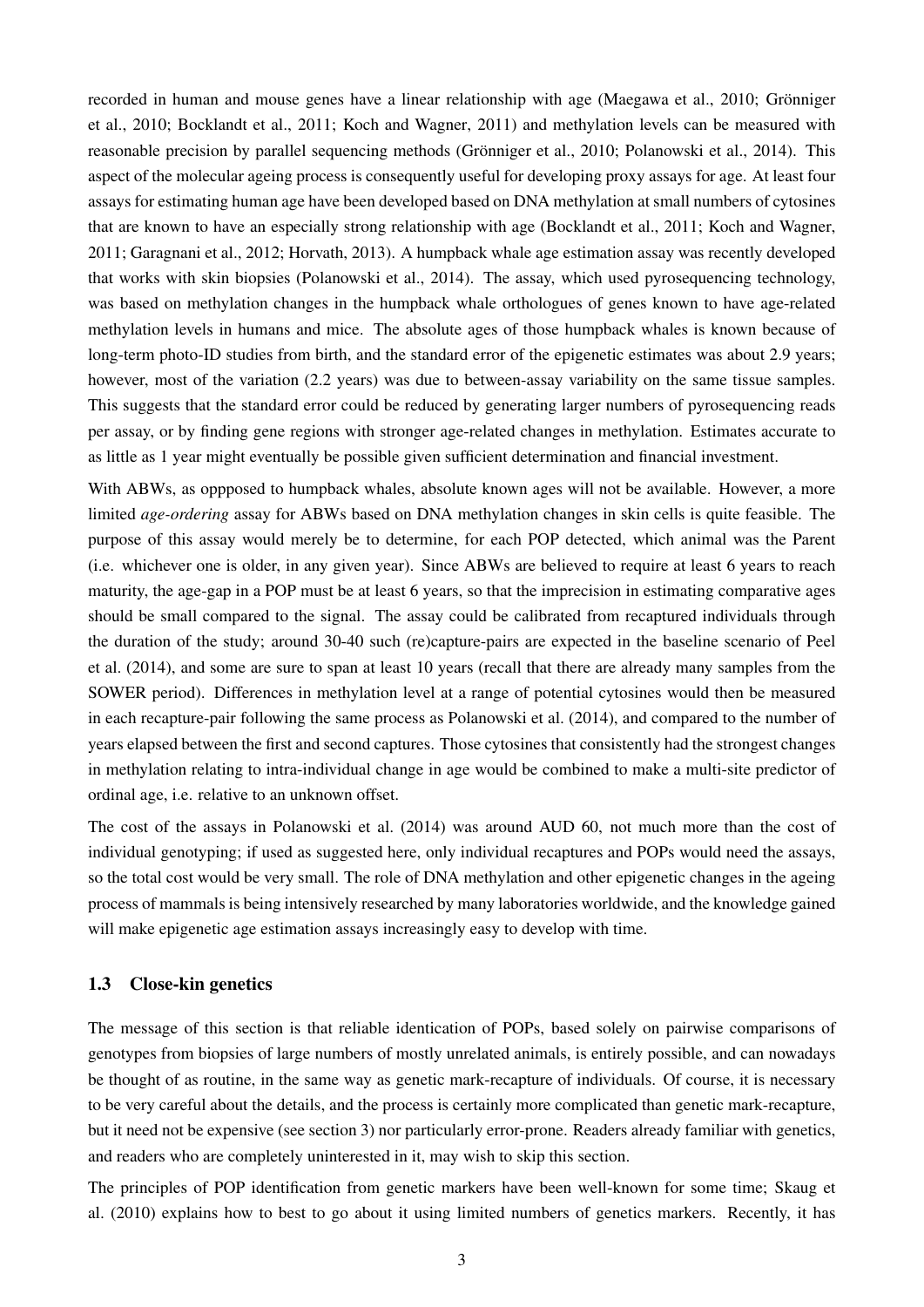become realistic to use larger numbers of dedicated genetic markers in studies specifically designed for POPfinding, which has made it affordable to control error rates down to arbitrarily low levels. The explanation given here is closely based on the first author's experience of recently completing a very large POP-based CKMR study of Southern Bluefin Tuna (Bravington et al., 2014), in which about 5000 adult and 8000 juvenile fish collected between 2006 and 2010 were genotyped at 20-27 carefully selected microsatellite loci. After careful QC screening, the adult and juvenile genotypes were compared pairwise to identify POPs, yielding about 45 in about 38,000,000 comparisons overall, with tight bounds on plausible errors in the number of POPs. The setup for ABWs would be different mainly because many fewer animals would be involved, and essentially all comparisons would be between adults, and the genetic technology has advanced enough so that the microsatellite route is probably not now the best option (see section 3). However, the principles are very similar, as described next.

Modern genotyping methods allow us to measure many different loci across an animal's genome<sup>1</sup>. Each measurement can take different values ("alleles"), depending on genetic variability in the population at that locus. The nature of an "allele" depends on what type of genetic marker is found at the locus: for example, for microsatellite markers the alleles are numeric values in the 10-100s, or a single genetic "letter" (G/A/T/C) for a SNP marker. The suite of alleles encountered in the population depends on the locus; most SNP loci are either G/A or C/T, for example, whereas useful microsatellites for POP work will typically have, say, 8-20 possible numeric values.

The loci used in POP identification are "diploid", meaning that each animal has two versions of the locus. These two might be different ("heterozygous") or the same ("homozygous"). One version is inherited from each parent. Therefore, a POP must have at least one allele in common at every locus. Of course, an unrelated pair may also just happen to have one or two matching alleles at any particular locus. However, the probability of this happening at *every* locus is very low if the number of loci examined is large enough. Therefore, the simplest principle for identifying POPs is "Mendelian exclusion": a pair is treated as POP if, and only if, the two animals have at least one allele in common at all loci.

It is evident that there are two types of potential error. The first is False Positives, whereby an unrelated pair just happen to have an allele in common at every locus compared. The second is False Negatives, where a true POP is rejected according to Mendelian exclusion because of either a mutation (rare) or a genotyping error (rarity depends on tissue quality, careful choice of markers, and general QC); note that just one error at one locus could lead to true POP being rejected under the most rigid version of exclusion.

The safeguard against both types of error is basically the same: *use a lot of loci, and only bother with goodquality comparisons*. It is straightforward statistically to work out the expected number (and likely upper limit) of False Positives, based on the expected number of pairwise comparisons, the number of loci likely to be used in each comparison, and the allele frequency distributions at the loci, which can estimated from preliminary genotyping of a modest number of animals (40, say). By increasing the number of loci, and keeping a tight tolerance on which pairwise comparisons will be deemed usable (i.e. where enough loci are genotyped successfully in both animals), the FP rate can be reduced to arbitrarily low levels, say to less than 1% of a plausible expected number of *true* POPs (see below). By *further* increasing the number of loci, it is moreover possible to control the expected number of unrelated comparisons that exclude not only at zero but also at just one (or two, or some fixed small number) loci. If this number is kept well below 1, then there is a high probability that any pairs which *do* turn out to exclude at just one (or two, etc.) loci are actually False Negatives; the number of such pairs found can then be used to bound the likely proportion of FNs.

<sup>&</sup>lt;sup>1</sup>For now, consider only the diploid parts of the nuclear genome, which is after all most of it.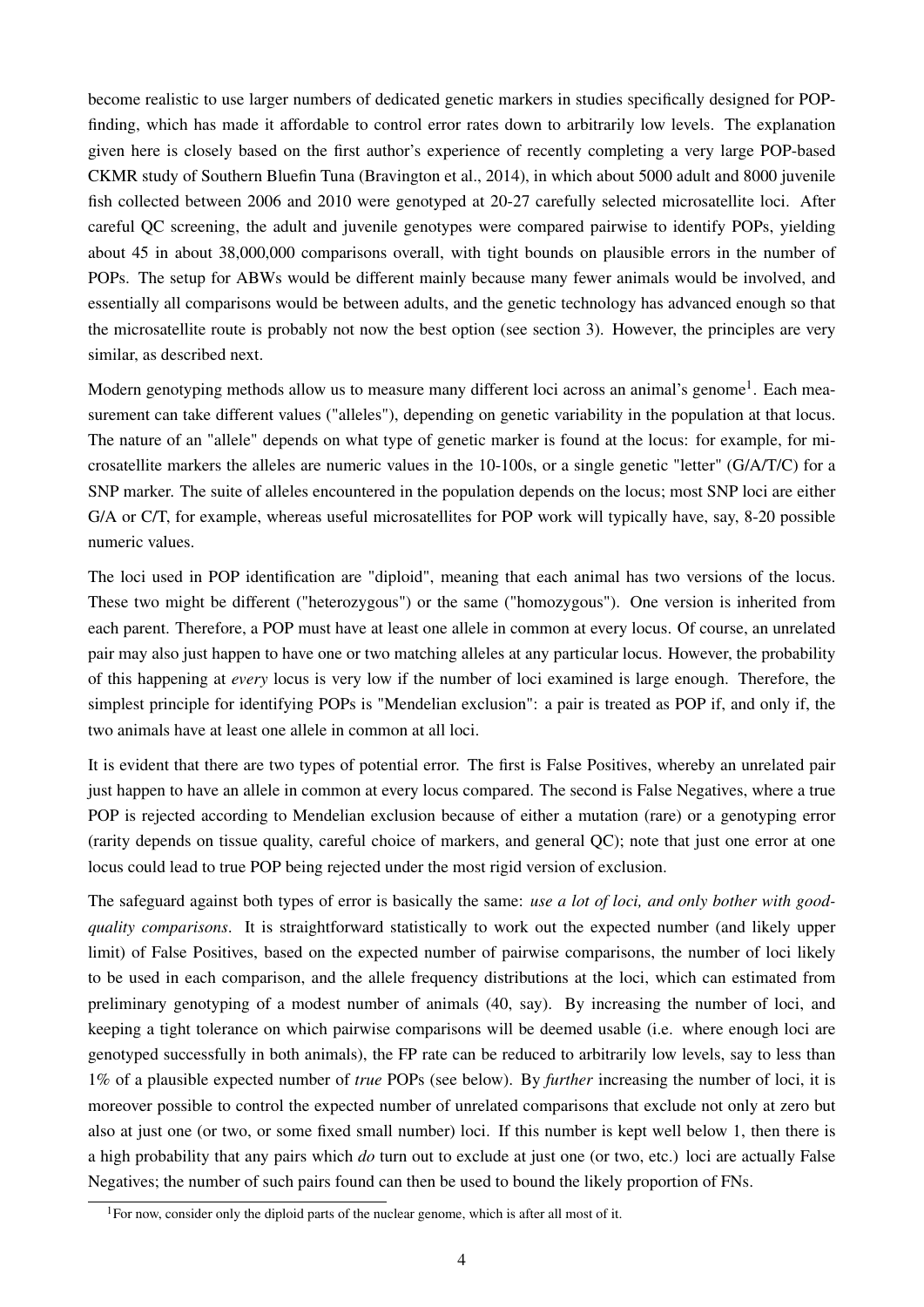Since it is hard to predict genotyping error rates in advance (especially for detecting close relatives, where the same error might in fact be likely in both relatives), the key is to plan for enough "clear blue water", in terms of number of excluding loci, between true POPs (where there should be zero excluding loci, but might occasionally be one or two because of errors) and the "luckiest" unrelated pairs (ie those that by chance happen to have alleles in common at the most loci). In practice, for the SBT study we were able to use a subset of comparisons to set an upper bound on error rates, which could be extrapolated to the remaining comparisons. We estimated that the overall number of errors around our 45 POPs was unlikely to exceed 1 FP or 3 FNs; so far, subsequent validation using extra markers has failed to find any FNs or FPs.

### 1.3.1 Is the POP a PO or an OP?

The genotyping process identifies POPs reliably, but does not tell us which animal was the P and which the O. Epigenetic ageing should be able to do this, but there is also a simpler method which can distinguish the order for the subset of POPs where the two animals are different sexes, by comparing mtDNA haplotypes<sup>2</sup>. (Sex can readily be determined during the genotyping process.) Offspring always inherit their mtDNA from their mother not their father, so, if the two animals in a mixed-sex POP have different mtDNA haplotypes, then the male must be the O and the female the P. Further, provided there is a wide spread of mtDNA haplotypes in the population, most mixed-sex POPs that have the same haplotype are likely to be mother-son pairs. Some fatherdaughter pairs will also share a haplotype by chance; the proportion is predictable, and a mixture-distribution approach can be used to handle uncertainty about the nature of the relationship (see next subsection).

For ABW surveyed in AMR mode, about 75% of biopsies are likely to be male, so about 38% of POPs will be mixed-sex. In the examples of section 2, the mtDNA-based ordering (i.e. without using epigenetic ordinal age) is assumed to be accurate on all 38%, though in reality the information content would be slightly lower because of chance haplotype-sharing in father-daughter pairs.

### 1.4 Demographic equations

*Remark* 1*.* The material in this section is drawn from a draft MS by Bravington and Skaug, which sets out the general theory of CKMR for sampling adult populations. For brevity, details of the algebra and most of the actual formulae are omitted here. Many of the results are special cases of more general formulae in Keyfitz and Caswell (2005), particularly chapters 5 and 15.

The demographic framework here is for an open population sampled only as adults, with constant but unknown birth and death rates, no immigration or emigration, and fixed, known age-at-maturity (assumed to be 6 for now). The population is assumed to be in exponential growth and at quasi-equilibrium, i.e. to have been steadily increasing for long enough to have reached a stable age structure (which is *not* the age structure of a stable population that has *stopped* increasing; see below). We assume a true sex ratio of 50:50, and that the demographics of both sexes are the same. This framework is consistent with *IWC/65/SHxxx*, with the extra assumptions of quasi-equilibrium and known age-at-maturity. As in that paper, we have not made explicit provision for spatial population structure, but see section 4 for further discussion.

In what follows,  $\beta$  is the "single-sex adult birth rate", i.e. the actual birth rate of (say) female juveniles multiplied by the proportion that survive through to maturity at age  $\alpha$ . The death rate of adults is  $\delta$ . It can be readily shown that, in quasi-equilibrium, the adult age distribution is exponential with slope  $\beta'\triangleq\beta\exp(-\rho\alpha),$ 

<sup>2</sup>Pointed out long ago to the first author by Scott Baker– thanks!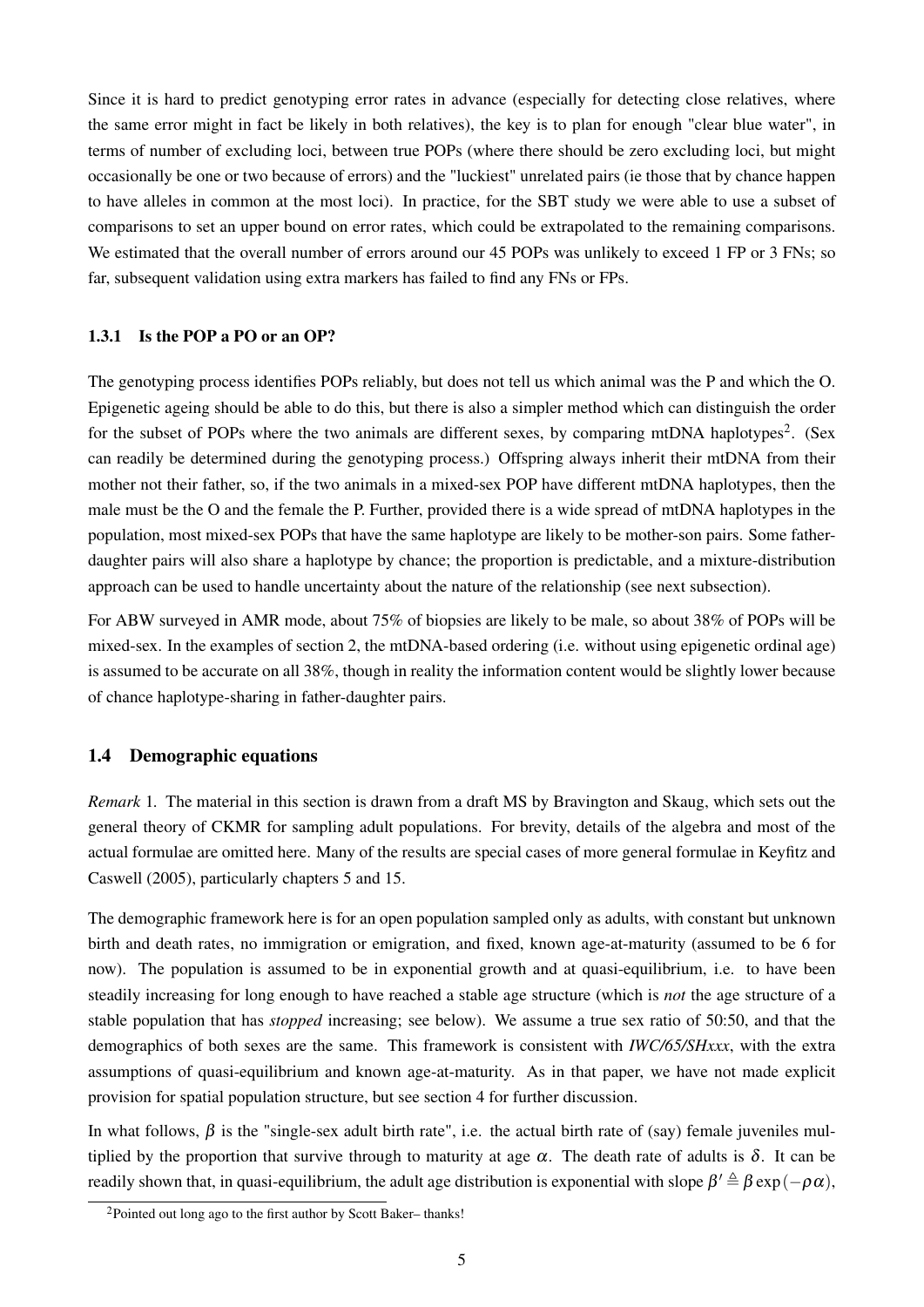where the population growth rate  $\rho$  satisfies the nonlinear equation  $\rho = \beta e^{-\rho \alpha} - \delta$  so that  $N_t = N_0 e^{\rho t}$ , where *N* is adult abundance in year *t* referenced to a nominal "year zero". In a completely stable population, the age structure would of course have slope  $\delta$ .

The approach to recaptures is fundamentally the same regardless of the Type of the recapture: Self, Parent, or Offspring. For each Type, given that the first capture is in some year, the key quantity is the expected number of living possible-recaptures of that Type *y* years later. For Self-recaptures, the animal was clearly alive at 0 but might have died since, so the expected number of possible-recaptures is obviously

$$
\mathbb{E}[\text{Living Self } @y] \exp(-\delta y)
$$

The analogous formula for "recapturing a Parent" (of given sex, say female) turns out to be

$$
\mathbb{E}[\text{ Living mothers } @y] = \frac{\beta'}{\beta' + \delta} \exp(-\delta(y + \alpha)) \tag{1.1}
$$

and for "recapturing an Offspring" (again, of given sex) is

$$
\mathbb{E} \left[ \text{Living daughters} \; \mathcal{Q} \; y \right] = \frac{\beta}{\beta' + \delta} \exp \left( \beta \left( y - \alpha \right) \right) \tag{1.2}
$$

provided that  $y \le \alpha$ , or a slightly more complicated form if not. These quantities (aggregated to include both male and female kin) of Self and P-then-O and O-then-P, and the last two combined as PO/OP, are shown in Figure 1.1, as a function of *y* and for base case parameters (Table 1). A couple of features stand out:

- 1. There are about the same number of surviving parents as there are "selfs"
- 2. There are substantially *more* surviving offspring
- 3. The rising and falling limbs of the "offspring" curve (which in fact have different slopes) are easily distinguished, but the subtleties of shapre are somewhat masked in the combined "O or P" curve

#### Figure 1.1: Expected "recapturables"

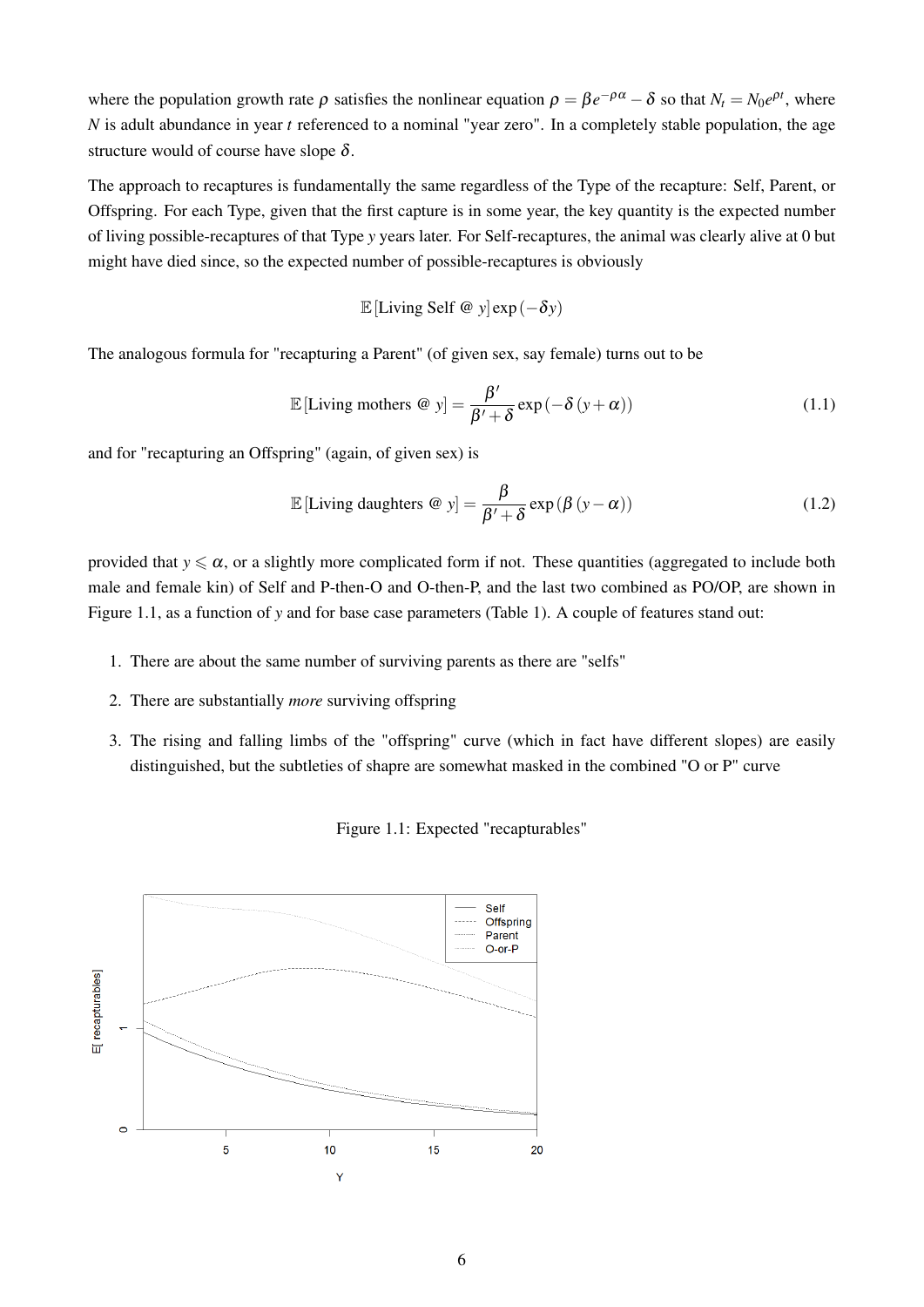These formulae show the expected numbers of *potential* recaptures of the given Type. The actual *probability* that a given comparison will in fact yield a recapture of that Type, is equal to the potential recaptures divided by the number of other animals that might be caught, in effect the adult population size<sup>3</sup>. For a comparison between a pair of animals caught at *t*<sup>1</sup> and *t*2, the probability formulae look like this (NB only one Type shown here):

$$
\mathbb{P}[\text{Comp.result=O-then-P}|t_1, t_2]
$$

$$
= \frac{1}{N_0 \exp(\rho t_2)} \frac{\beta'}{\beta' + \delta} \exp(-\delta((t_2 - t_1) + \alpha))
$$

## 1.4.1 An interesting thing

One interesting feature of eqns (1.1) and (1.2) is that, for fixed *y* and  $\alpha$ , the expected number of living POPs depends on the ratio of  $\beta$  and  $\delta$ , i.e. on the population's rate of growth; there are more close relatives per capita in a growing population than in a shrinking population of the same (current) size. This differs from conventional "Self" mark-recapture, where clearly You are alive in the year You are first caught regardless of what the population is doing. The dependence on rates means that CKMR-only mark-recapture (i.e. without Self-recapture, as would be the case if sampling was lethal) exhibits some degree of confounding between abundance and trend. In other words, estimates of abundance are partly correlated with estimates of birth and death rates in CKMR. This is eventually resolved given a sufficient length of study, even without Selfrecapture, but the use of Self-recapture data considerably improves the ability to quickly separate the effects of abundance, birth, and death. The same general phenomenon was noted by Skaug (2001), who deals with a generalized CKMR beyond the POP case, but without Self-recapture. In the case of ABWs, the abundance is expected to be increasing, which makes CKMR even more effective (because it generates more recaptures, and thus has better precision) relative to pure Self-recapture than it would be in a static population.

#### 1.4.2 Constructing the likelihood and predicting the uncertainty

Depending on whether epigenetic age and/or mtDNA are used, we may not be able to order a POP, i.e. to tell whether it is actually PO or OP where the letter order matches the capture order. We therefore need to consider the possibility of a fourth *observed* Type, PO/OP. Given that a POP is actually PO, the probability that it will be *recorded* as PO rather than PO/OP depends on what additional genetic analyses are performed: 1 if epigenetic ageing is used,  $2q(1-q)$  if mtDNA is used and the sampled sex ratio is *q*, or 0 otherwise.

Because recaptures of any kind will be rare (under 1% of ABW samples, at least in the first decade), it is reasonable to consider the four Types of recapture as independent events, <sup>4</sup>. Also, because the sampling covers such a small fraction of the population, it is statistically reasonable to treat all comparisons as independent<sup>5</sup>. For any one comparison-and-Type  $i$  where the probability of "success" is  $p_i$  say, the log-likelihood of the outcome (success or failure) is very well approximated by a Poisson distribution with mean  $p_i$  (true only because  $p_i \ll 1$ ). Thanks to independence, all the individual log-probabilities can be summed to give the overall log-likelihood,

<sup>&</sup>lt;sup>3</sup>The population is assumed large enough that the potential recaptures are a negligible proportion.

<sup>&</sup>lt;sup>4</sup>Logically, this is preposterous, since e.g. an animal cannot be its own offspring, but statistically it's OK.

<sup>5</sup>Again, this is not *strictly* correct. For example, once a Mother has been found, then the probability in subsequent comparisons that she will match other sampled offspring rises slightly, because she is a posteriori likely to be older than an average female. However, the per-comparison probabilities are so small anyway— less than 1/1000— that the changes are irrelevant.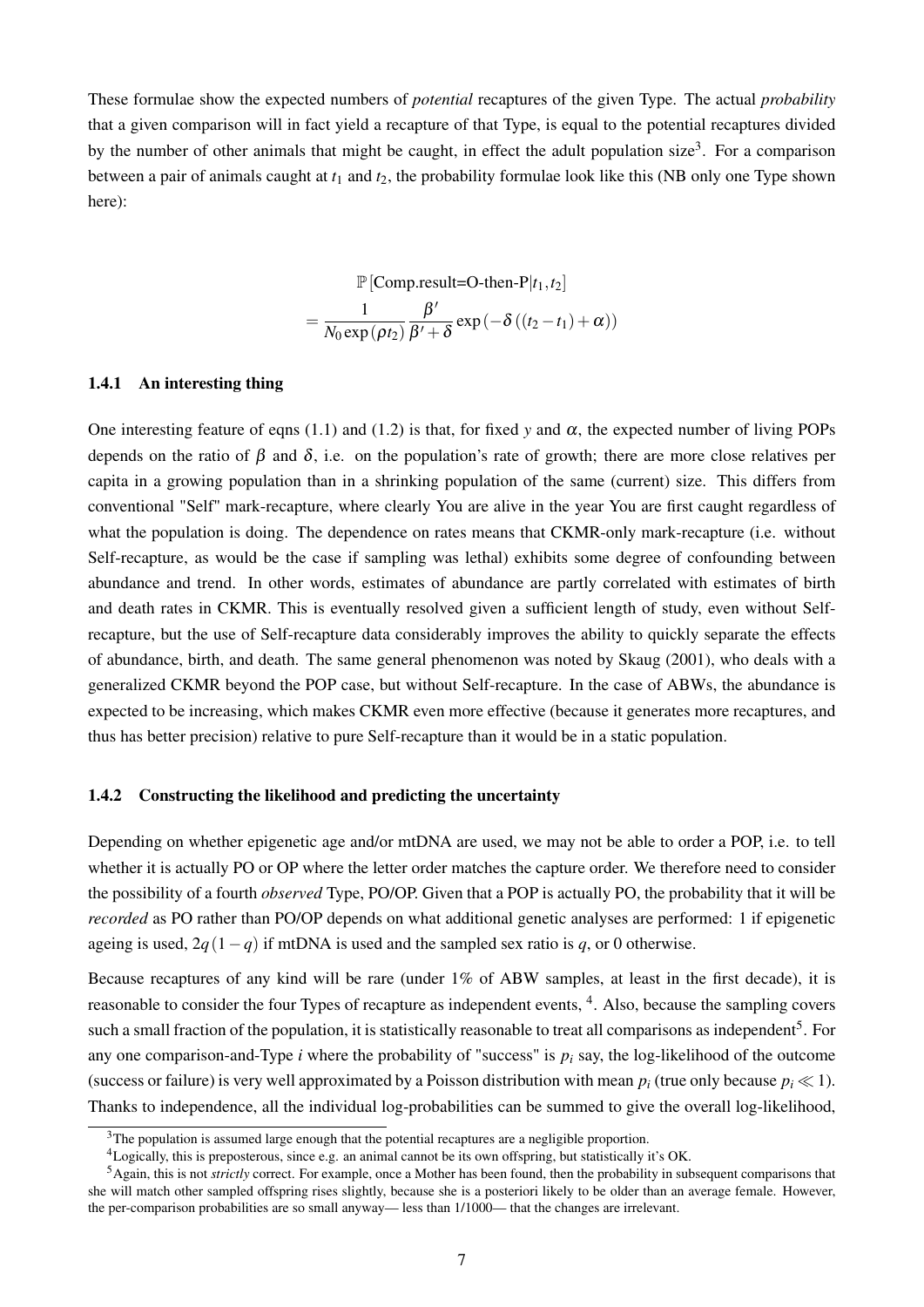which can be maximized to find the MLE  $\hat{\theta}$ , where  $\theta$  inclues all the demographic parameters that govern the  $p_i$ 's:  $N_0$ ,  $\beta$ , etc. The variance of  $\hat{\theta}$  can be estimated via the usual asymptotic statistical arguments as  $H^{-1}$ , where

$$
H = \mathbb{E}\left[s s^{\top}\right] = \sum_{i} \mathbb{E}\left[s_{i} s_{i}^{\top}\right]
$$
\n(1.3)

and *s* is the derivative of the log-likelihood evaluated at the true parameter values  $\theta_0$ . Thanks to the Poisson property, and a *soupçon* of algebra, this all turns out to have a particularly simple form:

$$
\mathbb{E}\left[s_i s_i^\top\right] = p_i^{-1} \left(\frac{dp_i}{d\theta} \frac{dp_i}{d\theta}^\top\right) \tag{1.4}
$$

For survey design purposes, we can simply plug in a guesstimate of  $\theta_0$ , predict the number of comparisons by year and sex (based on the demographics and the particular survey design being evaluated), evaluate equations  $(1.4)$  and  $(1.3)$ , and invert *H* to see what the uncertainty is likely to be when the survey is complete.

#### 1.4.3 Robustness against "unmodelled heterogeneity"

It is conceivable that individual ABWs differ in their determination to avoid being sampled, in a way that is consistent over time but not linked to an obvious covariate such as sex or location that could be "modelled away". This kind of unmodelled heterogeneity is well-known to cause sometimes serious bias in conventional MR estimates of abundance, though much less so in estimates of birth and death rates (and not at all if the rates are uncorrelated with behaviour). Unfortunately, the phenomenon is also undetectable (and unfixable) unless there are numerous individuals with multiple-capture histories, which will certainly not be the case for the design proposed here (though it might be partly feasible using platform-of-opportunity photos, e.g. from cruise ships).

However, even if HCP for ABWs really is large enough to cause significant bias, it seems much less likely to be significantly *heritable*. We can choose therefore to rely on only the CK-recaptures for abundance estimation, while continuing to use all the data including Self-recaptures to estimate the demographic parameters. This is a powerful combination, because of the partial confounding between the rate and abundance parameters for the CK data alone (section 1.4.1), which the Self-recaptures help to resolve.

Statistically, a simple solution is to introduce a second, artificial, abundance parameter  $N'_0$ , which affects the recapture probabilities for the Self-recaptures only in exactly the same way that *N*<sup>0</sup> affects the probabilities for the CK recaptures. All four parameters  $(N_0, \beta, \zeta, N'_0)$  are used in estimation and in forming *H*, but the row and column for  $N'_0$  are discarded *after* inverting  $H$ . Of course, there is a bias-variance trade-off; the simpler model without  $N_0$  can use more recaptures to estimate abundance, but at the risk of bias due to HCP. The difference between  $\hat{N}_0$  and  $\hat{N}'_0$  in the more complex model is indicative of the magnitude of HCP so, if the difference turns out to be negligible, it might be reasonable to claim that the assumptions of the simpler model seem to be valid, and therefore to switch *post hoc* to the simpler and more precise model.

## 2 Results

For brevity, we concentrate on just one set of results, for the acoustically-assisted base case in Peel et al. (2014) (Table 1), with notes as follows: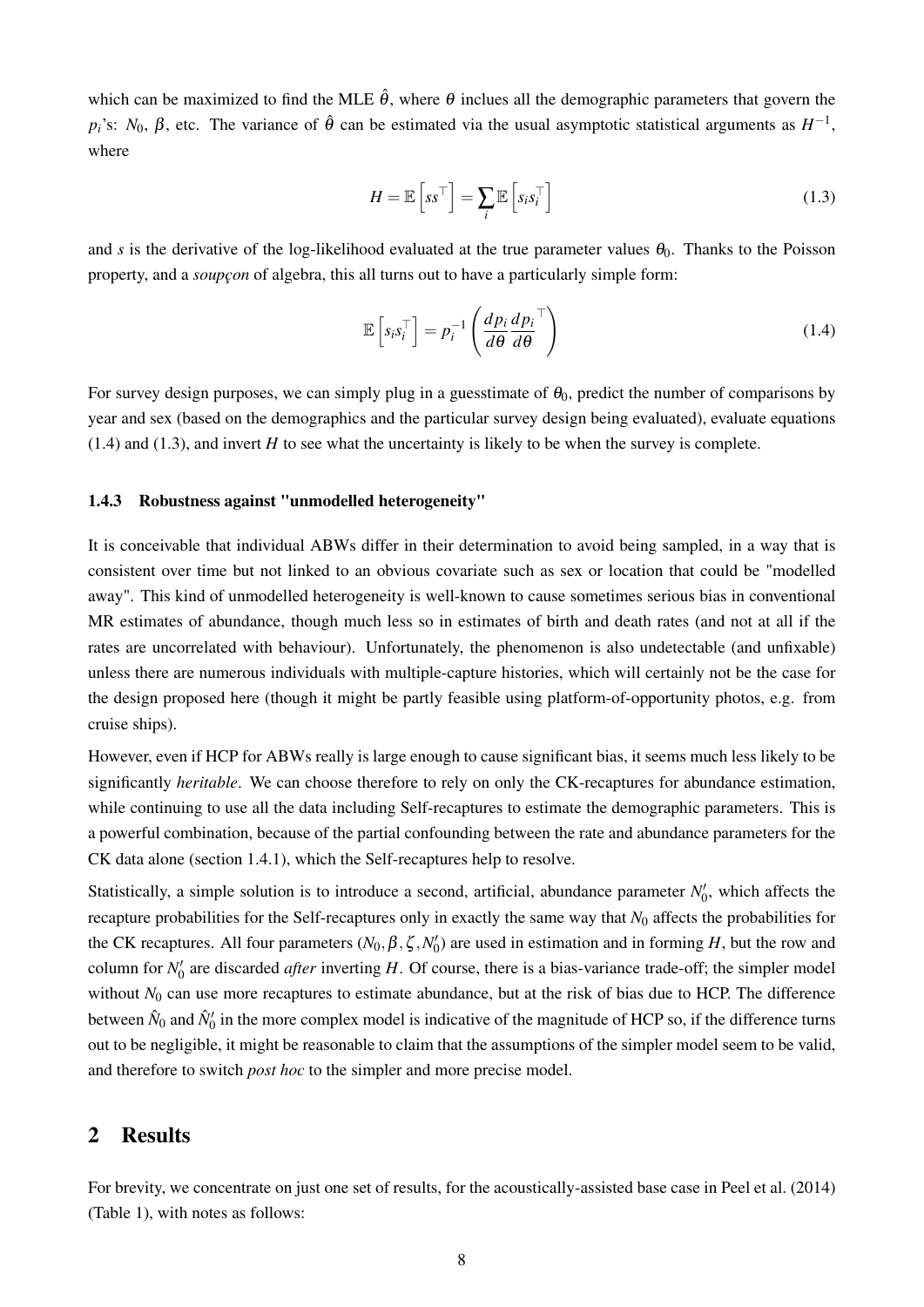- In all cases, the demographic model estimates birth and death rates (or, equivalently, Rate of Increase and death rate) rather than treating either as known; age at maturity was assumed known.
- Within-year comparisons are excluded (since repeat captures of an individual within a year are fairly common, and would otherwise be a source of heterogeneity bias), although it might in fact be OK to use within-year CK recaptures but not self-recaptures.
- The data includes the 166 SOWER/IDCR samples (excluding within-year repeats) but does not use the actual results of those comparisons (2 cross-year recaptures).
- The reference year of 2020 was chosen as a round number close to the mid-point of the study, which is roughly where the CV of  $N_{\text{refvear}}$  seems to be lowest.

|                        | TAUIU I. DASU |  |  |
|------------------------|---------------|--|--|
| Parameter              | Value         |  |  |
| $N_{1998}$             | 2280          |  |  |
| age at maturity        | 6             |  |  |
| Rate of increase       | 0.06          |  |  |
| Adult mortality        | 0.04          |  |  |
| Population sex ratio   | 50% male      |  |  |
| Survey start           | 2015          |  |  |
| Duration               | 12 years      |  |  |
| Annual effort          | 35 days       |  |  |
| Biopsy sex ratio       | 75% male      |  |  |
| Reference year for CVs | 2020          |  |  |

Table 1: Base case scenario for results in this paper

Results are shown in Table 2; the messages, which are pretty obvious, are spelt out later in section 4.

|                     | Self   CK no-ord   CK partial   CK full |      |      |
|---------------------|-----------------------------------------|------|------|
| Simple $\vert$ 27.0 | 23.2                                    | 18.9 | 17.4 |
| Robust              | 29.0                                    | 244  | 22.8 |

Table 2: Predicted CV %s for base case design and various CK options

"Self" means conventional individual mark-recapture only. The CK options relate to how many of the POPs can be ordered (i.e. to know which is the P and which is the O). "Partial" assumes all mixed-sex POPs can be ordered via mtDNA; "Full" assumes all pairs can be ordered via epigenetic ageing; "no-ord" assumes none can be. The upper row of CVs is for the basic (CK)MR model, and the lower row for the HCP-robust version of section 1.4.3.

We have not attempted a full sensitivity analysis, but in limited experiments the qualitative results across *methods* were consistent. With respect to biological parameters, across the range of values considered in Peel et al. (2014), all CVs are fairly insensitive (no more than a couple of percentage points) to different values of  $N_{1998}$ or rate of increase. One parameter that does have an impact, is age-at-maturity  $\alpha$ : if the true  $\alpha$  is actually 10 not 6, then the Simple results do not change much (not at all for Self, of course), but the Robust results are appreciably worsened (36%, 30%, 28% respectively when all other parameters are as in Table 1). Nevertheless, such CVs are still not too bad, and in any case the main impact of  $\alpha$  is on how long it takes to get an answer, not on how much ship time is required; with  $\alpha = 10$ , then the CVs can be restored to those of Table 2 by extending the survey period to 18 years without increasing the total amount of effort. (It is actually possible to estimate  $\alpha$  just from CKMR data, even without any age information, but we have not yet investigated the feasibility for ABWs.)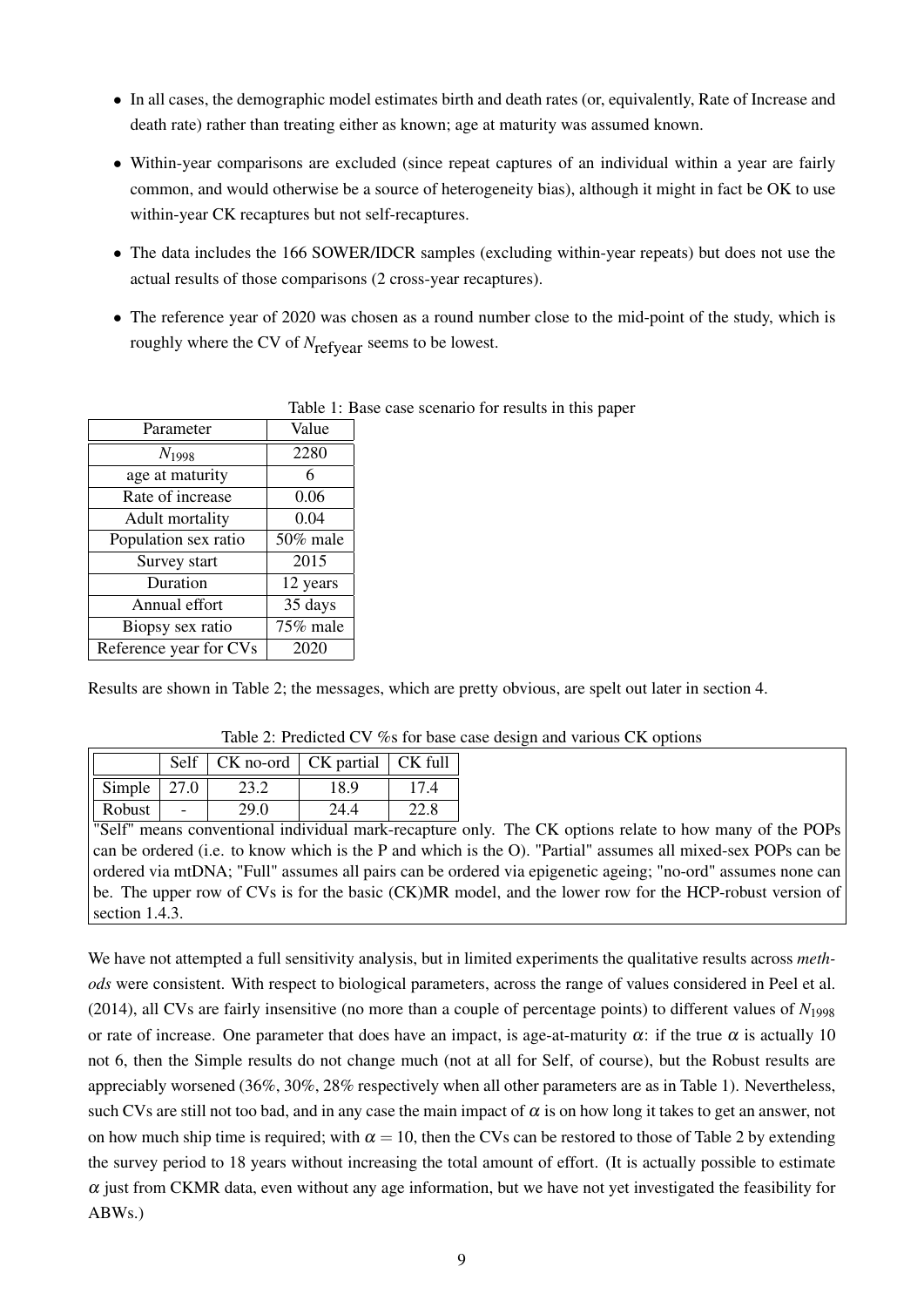This illustrates a general point: survey duration is more important for CKMR studies (in terms of estimating *N*) than it is for Self-MR studies. In a self-MR study, lengthening the study while keeping total effort fixed tends to worsen the CV, because each animal has more chance of dying before being increased. For the CKMR components of the likelihood, though, it is essential to have decent estimates of demographic parameters because they, and not just *N*, affect the expected number of recaptures. Demographic parameters correspond to slopes in Figure 1.1, and slopes are easier to estimate when the X-range— ie the study duration— is longer. For another example, reducing the survey duration to 6 years while doubling the effort-per-year has little effect on CVs for the Simple model, but worsens the CVs appreciably for the Robust model (37%, 32%, 31% respectively).

Figure 2.1 shows how the expected number of recaptures of each type grows through the study (parameters as in Table 1). (It is a coincidence that, with the particular parameters used, the numbers of Self and OP recaptures are so similar.) The numbers for Self are very similar to those in Peel et al. (2014), which uses the same model but implemented with completely different computer code.



Figure 2.1: How "recaptures" accumulate through the study

# 3 Options for genotyping

This paper is not really about genetic techniques, but since CKMR has rather different requirements from individual MR, and since the available technology continues to change very fast, it is worth making a few points about what options are likely to be best for a study that will have to be long-term to work. Although "one can always change one's mind and re-genotype the tissues later", there are substantial development costs associated with some of the technologies, and it makes sense for IWC and SORP to discuss these issues right away.

The general strategy is that all samples would be genotyped at most of the markers (often, some loci cannot be genotyped in some individuals because of DNA quality issues), and at least the recaptures but not necessarily all the samples would undergo further genetic analysis (e.g. of mtDNA). The per-sample cost— at 2014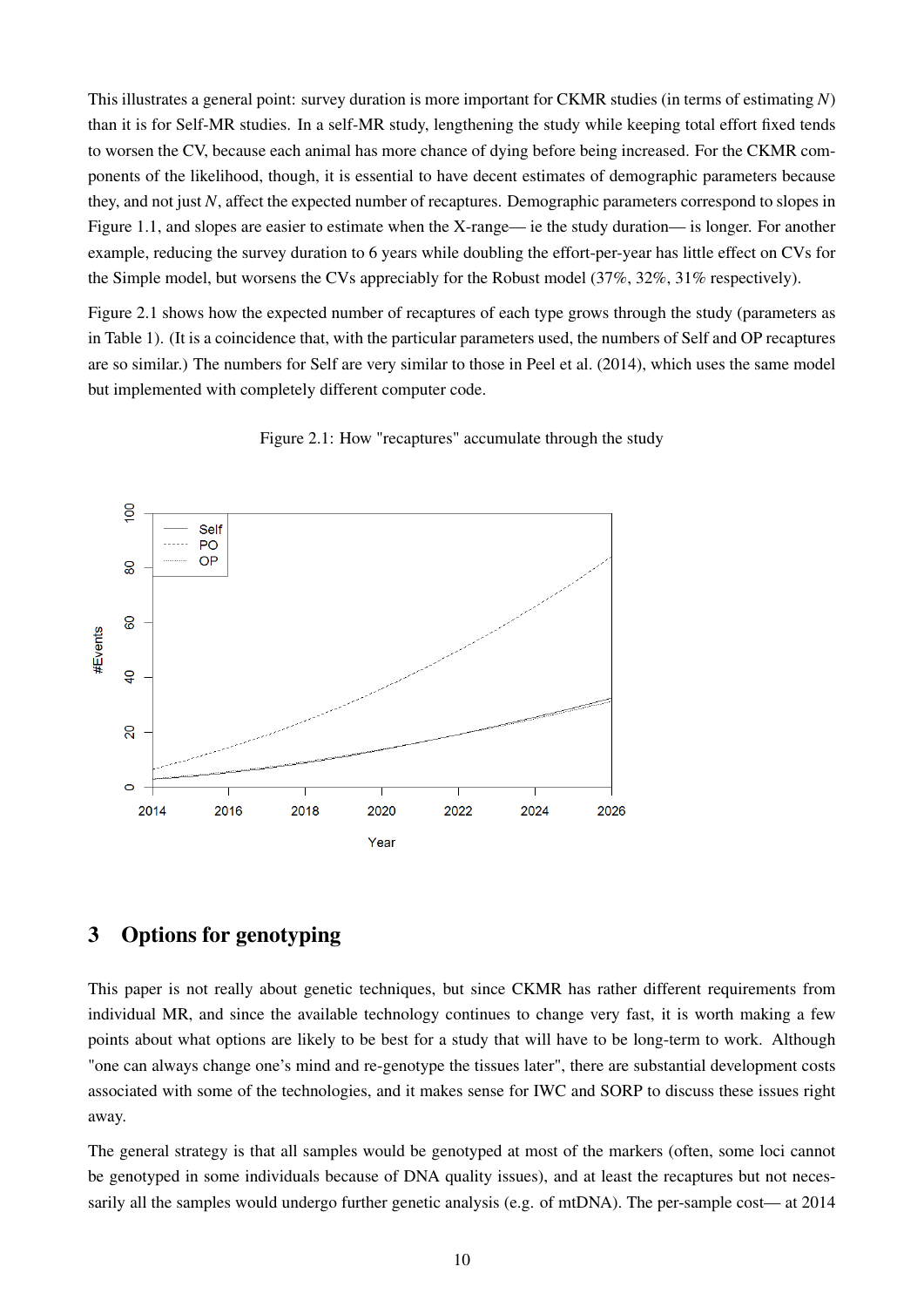prices— would be somewhere between AUD 20 and AUD 50 depending on the genetic approach chosen and on who is doing the work; costs will fall over time, more so for some technologies than others. Even the most optimistic scenario in Peel et al. (2014) only generates about 1000 samples in the course of the study so, regardless of which technology is used, the running costs will be a minuscule proportion of the cost of sample collection from Antarctic voyages. Additional genotyping— for sex markers, mtDNA haplotype, and/or epigenetic methylation— would only be strictly necessary for samples in POPs or self-recaptures. These form a small proportion of the total, and so the extra expense of these additional analyses would be small: so small, in fact, that it might just be worth running the additional analyses on all the samples anyway to see if any extra information can be squeezed out.

The material here is an informal summary based on extensive recent experience at CSIRO, partly on the tuna study mentioned above and partly on several other ongoing and proposed close-kin projects.

Microsatellites have historically been popular for individual mark-recapture, and continue to be so today. For many species, candidate microsatellites *for conventional population genetics* are already available, and if unsatisfactory in their original state they can often be tweaked to perform better. However, microsatellites that are good for population genetics cannot be too variable otherwise the noise is guaranteed to mask any signal, and therefore are *not* ideal for individual mark-recapture, and are even worse for CKMR; a very large number would be needed for finding POPs, and the individual genotyping costs (which are roughly proportional to the number of microsatellites used) would be unnecessarily high. In studies that are forced to rely exclusively on pre-existing genotyping data, then trying to disentangle POPs from inadequate (for that purpose) numbers of not-particularly-variable microsatellites as in Skaug et al., 2010 can be a retrospective necessity— but it is a route to vigorously avoid in any new, dedicated study where ship time will be by far the limiting cost. For that reason, using microsatellites for ABW would require the deliberate development of panels of hypervariable microsatellites, which also need to be very reliable for scoring because the exclusion criterion for POPhood is sensitive to errors. Rough calculations along the lines done for SBT (taking into account the different population sizes) indicate that perhaps 20 such microsatellites would be needed, which (based again on SBT experience) might entail trialling closer to 100 to find loci with enough variability (i.e. estimating allele frequencies) and scoring reliability. The staff time required to do this would be considerable.

Further, "scoring" microsatellites is a notoriously difficult process to make consistent across laboratories, and even across personnel and equipment within institutions. For a study which is likely to last a decade and to involve multiple international partners, it seems advisable to expect changes in personnel, equipment, commercial organizations, and research institutions— types of change to which microsatellites are not particularly robust.

Targetted SNP assays, where a number of SNP loci are specially chosen for inclusion in a dedicated "assay" on a "chip" (a.k.a. cube, many other names...) which processes panels of about 50 or about 100 SNPs at a time for batches of typically around 100 animals at a time. For individual ID, a single panel of ∼ 50 SNPs is quite adequate, but for reliably finding POPs, we calculate that close to around 200 SNPs (2 or 4 panels) would be needed— so the running costs would likely be four times higher. There are a number of different proprietory companies, with considerably varying requirements in infrastructure costs and running cost; whether all the companies will still be in business in 2025 is another question. On the plus side, there is no concern about subjectivity or repeatability when targetted SNP assays rather than microsatellites are used.

Currently, running a single 50-ish SNP panel is probably the cheapest option of the three for individual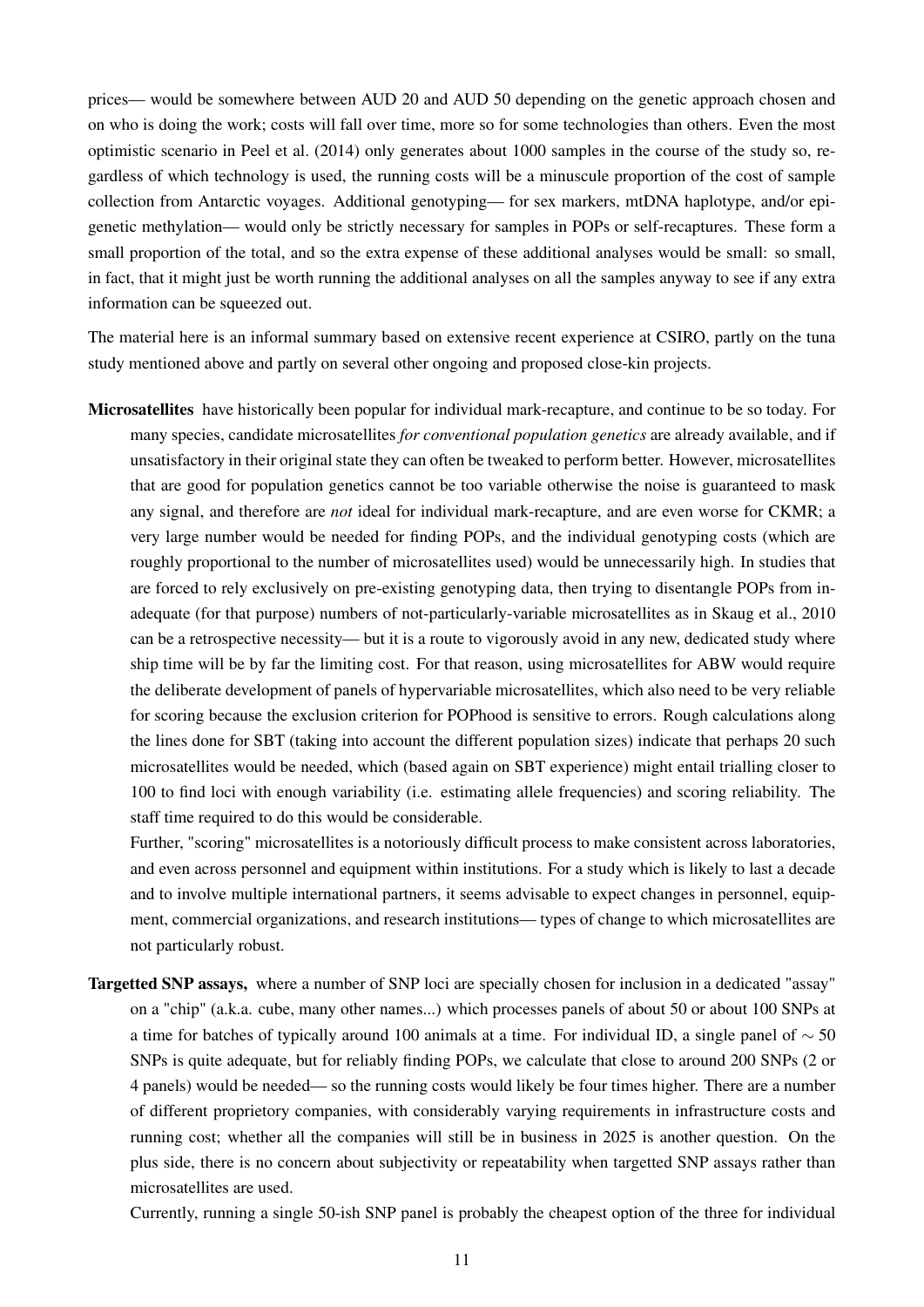MR, but not necessarily for CKMR. There is also substantial development cost in finding suitable SNP panels, perhaps comparable to what is required for microsatellites; to keep the total to 200, it is necessary to choose SNPs with the minor allele frequency fairly close to 0.5.

RAD-tagging, an example of Next-Generation Sequencing (there are several other semi-interchangeable semiacronyms), is the newest applicable technology. It offers 1000s of SNPs per individual, with almost zero development cost. Per-genotype running costs are currently slightly higher than for microsatellites and targetted assays (maybe twice the cost), but the costs of the sequencing technologies that underlie this approach have fallen massively in recent years and continue to do so; cost reductions in microsatellites and targetted assays have been much lower. RAD-tagging is heavily "outsourced", especially compared to microsatellites which can largely be done "in-house". At least in principle, the technology is robust to being transferred to a different provider. In future, it is not inconceivable that RAD-tagging might be combined directly with the methyl-sensitive assays used for epigenetic age estimation, thus simplifying procedures and reducing running costs further.

At CSIRO, we have opted to use RAD-tagging on all new projects, except perhaps where individual ID is the only objective and sample sizes are very large (10,000s) in which case a targetted assay may be better. So far, our experience with RAD-tagging has been very positive— perhaps because we have found a particularly good and co-operative service provider.

## 4 Conclusions

There is nowadays no serious im pediment to reliably finding Parent-Offspring Pairs in large collections of biopsy samples, via Close-Kin Genetics. This offers the possibility of substantially improving a biopsy-based ABW Mark-Recapture study by using Close-Kin Mark-Recapture, at very little marginal cost. The basic strategy of an ABW MR study is discussed in Peel et al. (2014). As far as the CKMR aspects go, it is clear from the results in Table 2 that

- 1. CKMR offers a large improvement in CV over conventional Self-MR, using exactly the same samples. At the levels of sampling effort already considered, and under a typical scenario, it brings the achievable CVs well out of the just-acceptable zone around 30% with Self-MR, down to the pretty-good zone under 20%. If effort levels per year end up being lower than considered, then MR (of any kind) will still produce a precise answer in the end, but will take longer– and CKMR will considerably shorten the time required.
- 2. Further large improvements in CV are possible if at least some POPs can be ordered (to tell which animal is the Parent), which is possible for some but not all POPs via mtDNA analysis. The gains are biggest if all POPs can be ordered; this would require epigenetic ageing, but there is no strong reason to think this wouldn't work for ABWs, especially given the limited precision required for POP-ordering purposes.
- 3. With CKMR, the abundance estimate can be robustified against unmodelled individual heterogeneity, at some cost to CV but still with an acceptable precision under the base case scenario and survey design.

All this is possible essentially because CKMR will generate 4-5 times as many "recaptures" as conventional Self-MR; the ratio is particularly favourable for ABW because the population is (presumably) growing rather than stable or falling. Some of the extra information is required to estimate rate parameters rather than directly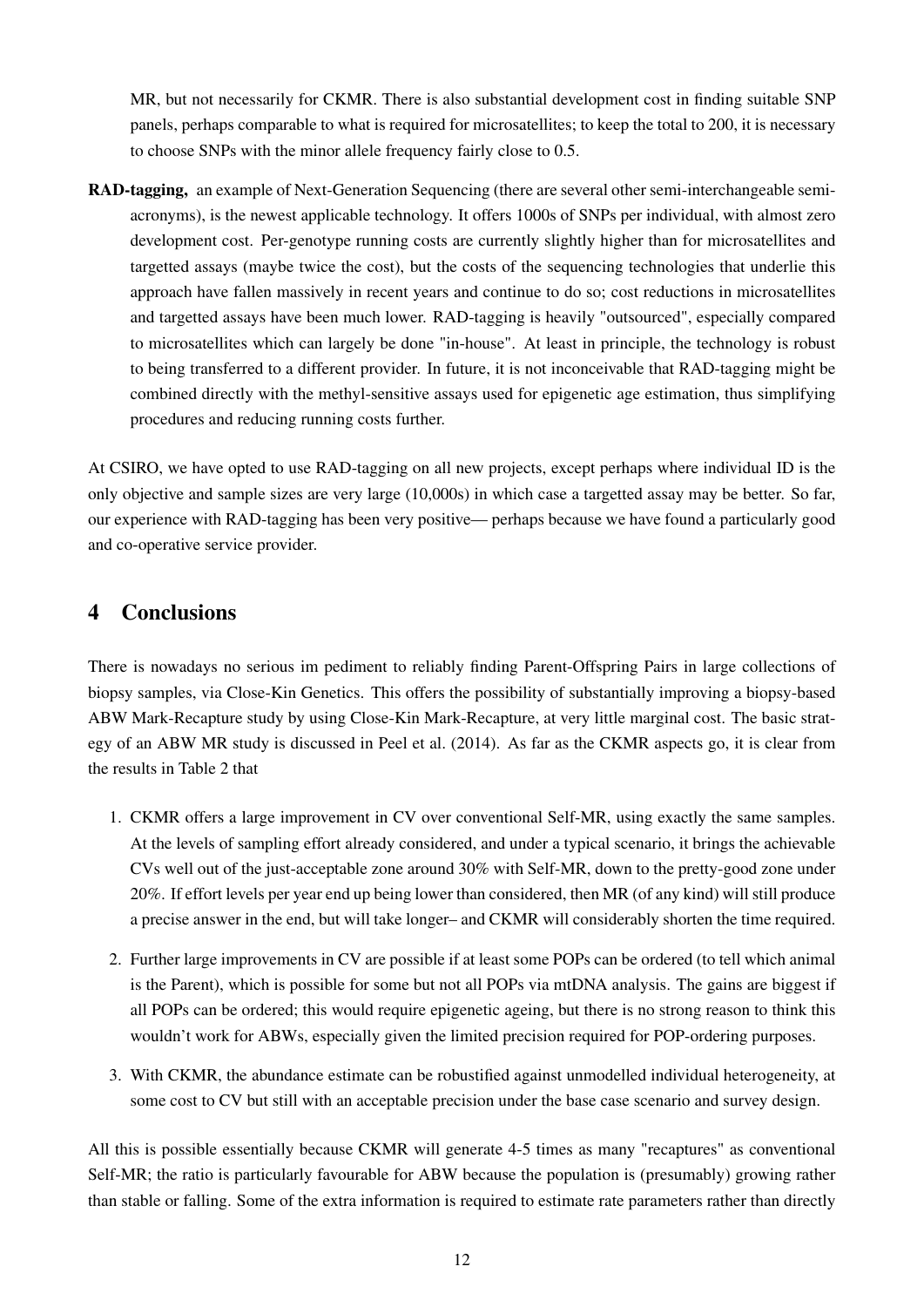for estimating abundance, but even so, in terms of abundance alone, the precision of CKMR for ABW would equal that of a pure Self-MR survey at about 240% of the original effort.

In addition, CKMR provides clear information about stock structure— or its absence— on "management timescales<sup>"6</sup>, ie around one generation. Of course, stock structure information is a major selling point for Self-MR anyway (compared to, say, a pure Line-Transect survey) because it can show how much individual *adults* (the main biopsy target, in this case) move around. However, Self-MR cannot reveal any heritable signal in the unsampled parts of the population (e.g. if juveniles move around extensively but adults stay put), which is fundamental to stock structure. CKMR will do that, and also will work in situations where conventional population genetics cannot detect a clear signal, because the CKMR signal is not blurred by migration and does not require long time-scales of (partial) separation for allele frequency divergence (Palsbøll et al. (2010)).

Although POPs do require slightly more work genetically than Self-MR, there are no serious technical issues if the right technology is used. The marginal cost of doing the extra genetics is really negligible compared with the overhead of sending ships to Antarctica, and the cost of marker development is nowadays also very low if (but only if) the right technology is used. The assays required for epigenetic ageing are fairly cheap now (and will get cheaper), and do not need to be applied to every sample (only to POPs, if the unambitious approach of this paper). The development cost for the epigenetic ageing is not trivial, but again pales into insignifance when set against the extra ship time that would be required to achieve equivalent CVs without it.

This paper has been kept fairly simple in order to make its main points. Some of the points not covered include:

- we have not considered what to do with biopsies of immatures— presumably, there will not be that many, and it will be easy enough to tell, and with a little effort they could be incorporated into an augmented demographic model anyway.
- we have assumed that all mixed-sex pairs can be ordered via mtDNA. In practice, the number of mtDNA haplotypes is finite, and there will be some *a posteriori* uncertainty about the true orders of those pairs that have the same mtDNA haplotype: they will mostly be Mother/Son, but not exclusively. This would somewhat reduce the power of the "CK partial" option, but in any case we expect that epigenetic ageing will work well enough so that the "partial" option becomes irrelevant compared to the "CK full" option, which has the best CVs.
- we have assumed that the spatial sampling design will be sufficient to detect, and then allow for, stock structure, if the latter is important enough to matter. Presumably, though, the conclusion of Peel et al. (2014) would still apply, and even more strongly given the larger sample sizes of CKMR: that spatial coverage need only be "reasonable", rather than perfectly balanced, in order to largely eliminate the "black ice zone" where structure is important enough to bias abundance estimates but not large enough to be clearly evident in the data.

There are not many downsides. One point is that CKMR obviously requires biopsies, whereas self-MR on its own *might* be possible from photo-ID alone. It *might* be the case that ABW biopsies are harder to collect (longer times-to-closure, lower probability of success) than photo-ID quality photos, so that a biopsy-based survey *might* lead to fewer samples than a pure photo-ID survey. But even this is not clear, and has to be balanced against several points (see also Peel et al. (2014)):

<sup>&</sup>lt;sup>6</sup>In the case of ABWs, unlike for exploited species, it is perhaps not as clear what a "management timescales" might be, since hopefully no-one has any "management" planned.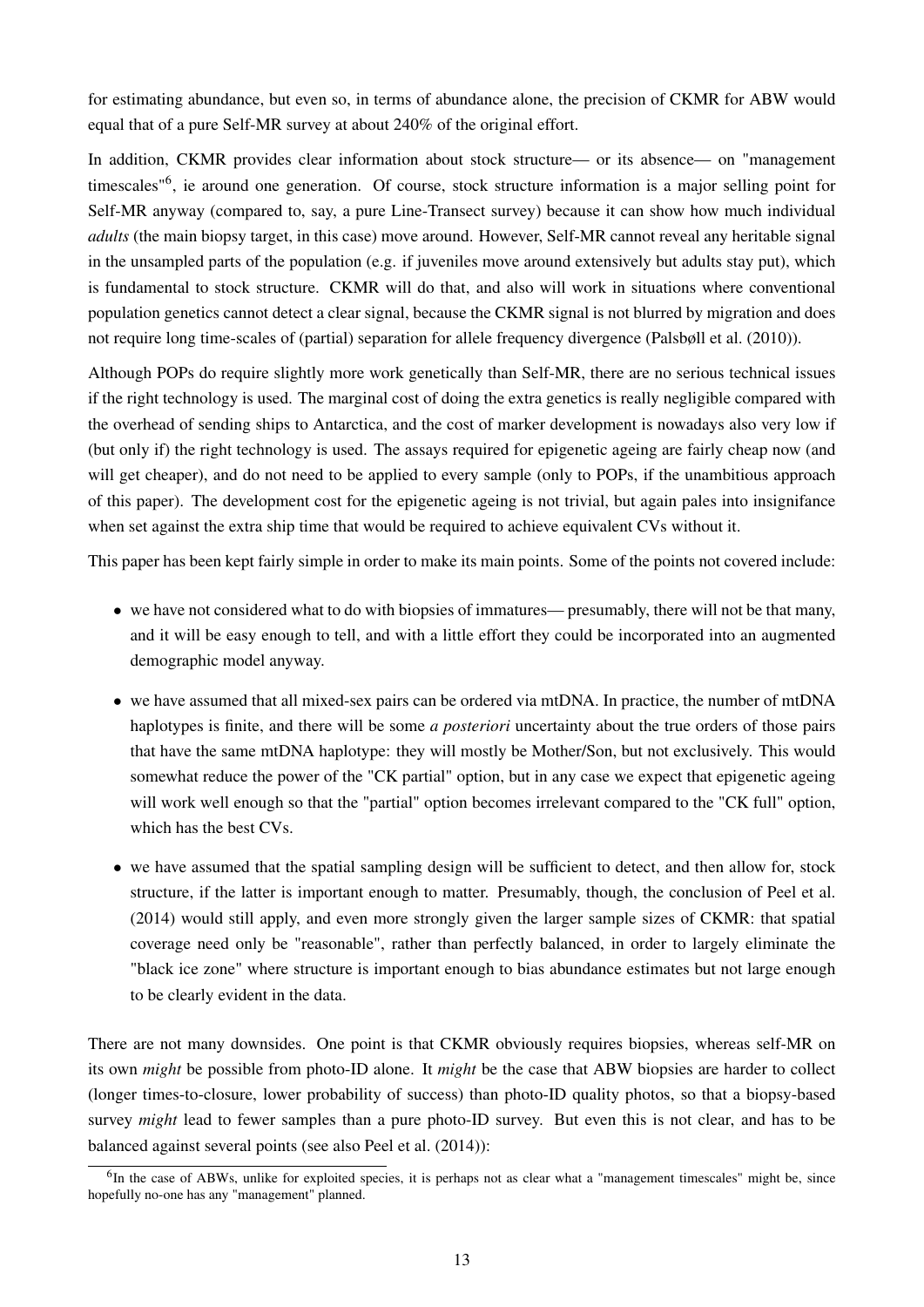- 1. There is a both a left-side and a right-side photo-ID catalogue for ABW, and it is not always possible to get both left- and right-side photos, so that in effect some recaptures will be lost due to not recognizing the same whale;
- 2. Photo-ID is rarely a perfect process, and blue whales are not the easiest species to get rock-solid IDs for;
- 3. By far the main time-to-closure issue in a acoustic-assisted survey of ABW (acoustic assistance being essential for getting even a remotely useful number of samples within a bearable time frame) is getting close enough to the whales to begin the sampling attempt— any increased closing time in that final phase is probably unimportant. Failure-to-close is obviously more serious, but ABW biopsy failure rates were low, at least in SOWER.

Although the practical impact of these points is not clear, in all it nevertheless seems most unlikely that a photo-ID based study could come even remotely close to getting the same precision as a CKMR study, since doing so would require 240% more (same-side) encounters. And, perhaps crucially, the photo-ID-focussed studies cannot necessarily be made robust against HCP. Of course, photo-ID can and should be built into protocols as a useful adjunct to biopsy samples, as discussed in Peel et al. (2014), but it would be wishful thinking to imagine that a survey where biopsies are "optional extras" is likely to generate enough POPs to allow the extra statistical power of CKMR to have much effect.

We have been deliberately unambitious in considering the scope of epigenetic ageing for ABW; the approach proposed here is in no way stretching the technology to its limits. Although direct calibration will not be possible with ABWs in the way that is has been for NW Atlantic humpbacks, it seems plausible that much extra further information about demographic processes (birth and death rates) could be extracted from comparing distributions of "epigenetic age" (related to true age by an unknown, but monotonic, relationship) with demographic predictions from the CKMR and Self-MR models. That would further improve the precision of CKMR abundance estimates, because the latter are correlated with demographic parameters. It will take several years before there are enough individual recaptures to start the development of epigenetic age estimators for ABW, and in the meantime there will certainly be advances in sequencing technology and in the general understanding of methylation rates across mammalian genomes. Hence, the prospects for using epigenetic age markers are likely to be even better towards the end of a multi-year ABW mark-recapture program than they are now.

In short, there seems to be a compelling case for making biopsy-focussed POP-based CKMR, and augmentation via epigenetic age data, into central planks of an ABW MR study.

# References

- Bocklandt S, Lin W, Sehl ME, Sánchez FJ, Sinsheimer JS, Horvath S, and Vilain E (2011). "Epigenetic predictor of age". *PloS one* 6.6, e14821.
- Branch T, Stafford K, Palacios D, Allison C, Bannister J, Burton C, Cabrera E, Carlson C, Vernazzani B, Gill P, Hucke-Gaete R, Jenner K, Jenner M, Matsuoka K, Mikhalev Y, Miyashita T, Morrice M, Nishiwaki S, Sturrock V, Tormosov D, Anderson R, Baker A, Best P, Borsa P, Brownell R, Childerhouse S, Findlay K, Gerrodette T, Ilangakoon A, Joergensen M, Kahn B, Ljungblad D, Maughan B, McCauley R, McKay S, Norris T, Whale O, Rankin S, Samaran F, Thiele D, Van Waerebeek K, and Warneke R (2007). "Past and present distribution, densities and movements of blue whales *Balaenoptera musculus* in the Southern Hemisphere and northern Indian Ocean". *Mammal Review* 37, pp. 116–175.